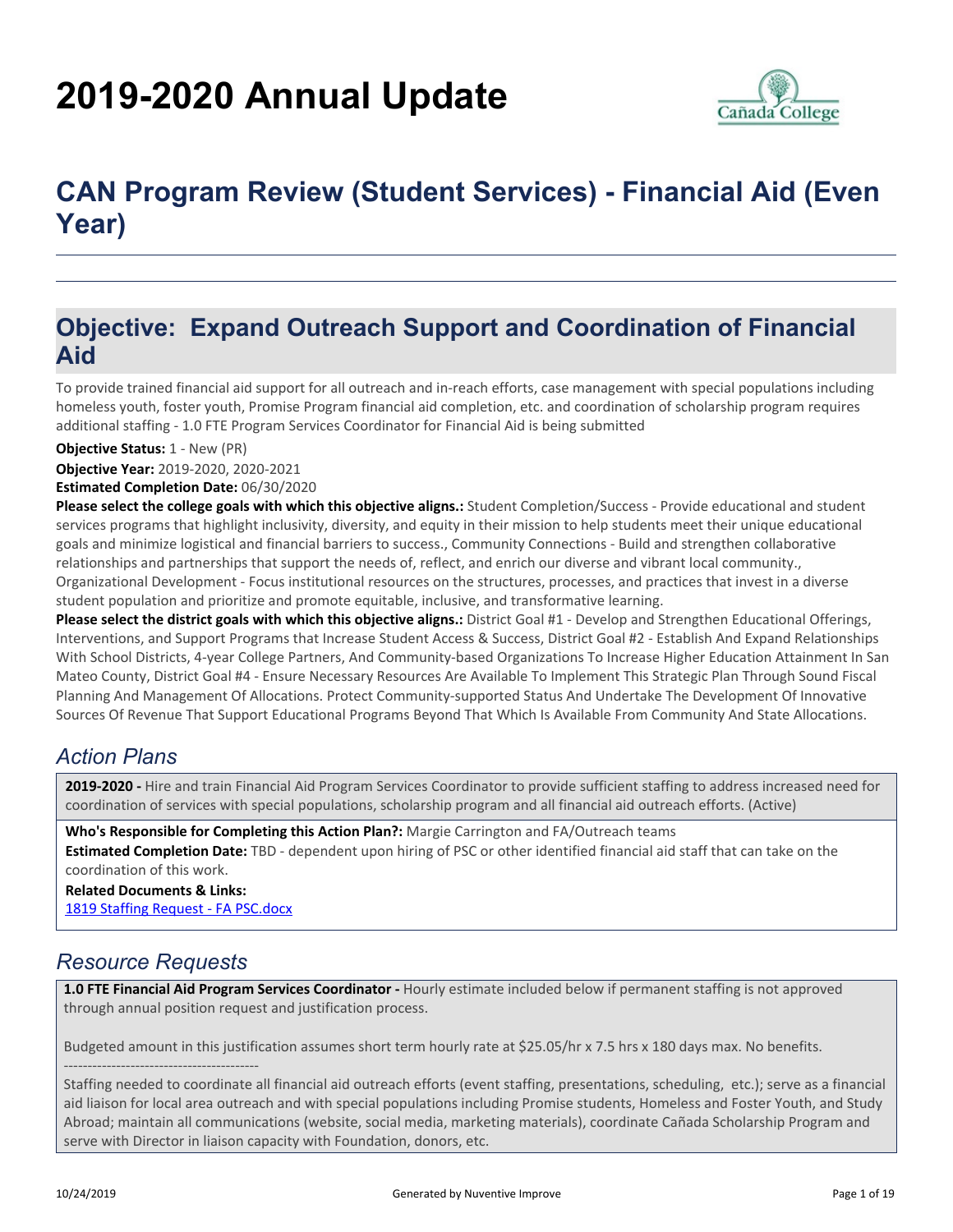**Type of Resource:** Non-Instructional Personnel **Cost:** 33817

## **Objective: Expand Comprehensive Financial Aid Support Offsite**

Purchase Laptops for Financial Aid Department to assist students in completing their financial ad applications and documents when outside of the office - requires secure laptop that is only used by Financial Aid department.

**Objective Year:** 2019-2020 **Estimated Start Date:** 07/01/2019 **Objective Status: 1 - New (PR)** 

**Estimated Completion Date:** 07/01/2019

**Please select the college goals with which this objective aligns.:** Student Completion/Success - Provide educational and student services programs that highlight inclusivity diversity and equity in their mission to help students meet their unique educational goals and minimize logistical and financial barriers to success., Community Connections - Build and strengthen collaborative relationships and partnerships that support the needs of reflect and enrich our diverse and vibrant local community.

**Please select the district goals with which this objective aligns.:** District Goal #1 - Develop and Strengthen Educational Offerings Interventions and Support Programs that Increase Student Access & Success, District Goal #2 - Establish And Expand Relationships With School Districts 4-year College Partners And Community-based Organizations To Increase Higher Education Attainment In San Mateo County

#### *Action Plans*

**2019-2020 -** Purchase laptops (Active)

**Who's Responsible for Completing this Action Plan?:** Margie Carrington **Estimated Completion Date:** 07/01/2019

### *Resource Requests*

**2 each: Dell Mobile Precision 5510 XCTO Laptop i7-6820 HQ, 32GB, 512GB SSD, 15.6" LED Dell Adapter USB-C to VGA p/n 470-ABNC (300003912) Targus Meridian II Topload Carrying Case - Fits Laptops with Screen Size Up to 15.6-inch p/n A1734720 (300003911) Extended Warranty Dell ProSupport Plus 5 Years Next Business Day Onsite Sub-total: \$2,755.73 E-waste Tax: \$6.00 Standard Price/unit: \$2,761.73 Tax (8.75%) = \$241.65 Total = \$3,003.38 VENDOR: Computerland**

**------------------------------------------ -**

Financial Aid staff need access to secure laptops for administrative use when working away from the office in any outreach capacity where they are looking up student data. Sharing laptops that are used by other departments or students expose the District to data breaches and also may violate state and federal financial aid program data security requirements. -- Will allow FA staff to go out with outreach teams and Promise to help students on site complete their financial aid files, make real time corrections, have Banner access, etc.

**Type of Resource:** Information Technology **Cost:** 6008

**non-personnel general operating budget - supplies and duplicating (\$3,000), mileage (\$1,000), food for hosted events (\$1,000) -** 2018-2019 need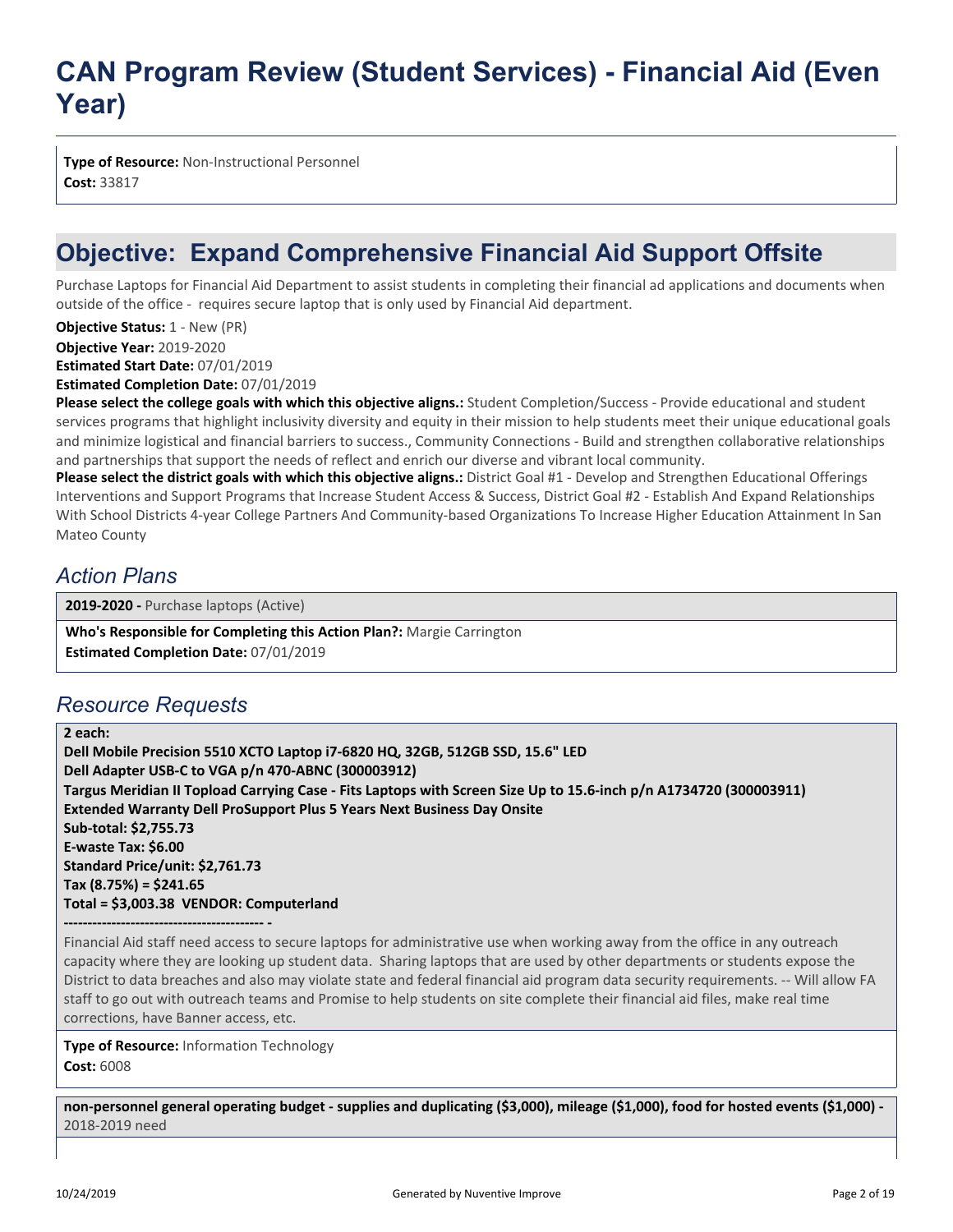**Type of Resource:** Supplies (Items less than \$5000) **Cost:** 5000

### **Objective: Provide Sufficient Base Funding to Support Financial Aid Ongoing Operational Needs**

At present time, the Financial Aid Department does not have a sufficient budget to support its operational needs including funds for staff overtime, non-FWS student assistants, general office supplies, duplicating, minimal food for hosted events on and off campus and mileage reimbursement for staff travel between SMCCCD sites. This need is for 2018-19 and then ongoing as a base allocation for the 2019-2020 budget forward.

**Objective Status:** 2 - Continuing (PR)

**Objective Year:** 2019-2020 **Estimated Start Date:** 07/01/2018 **Estimated Completion Date:** 06/30/2019

**Please select the college goals with which this objective aligns.:** Organizational Development - Focus institutional resources on the structures processes and practices that invest in a diverse student population and prioritize and promote equitable inclusive and transformative learning.

**Please select the district goals with which this objective aligns.:** District Goal #1 - Develop and Strengthen Educational Offerings Interventions and Support Programs that Increase Student Access & Success, District Goal #4 - Ensure Necessary Resources Are Available To Implement This Strategic Plan Through Sound Fiscal Planning And Management Of Allocations. Protect Communitysupported Status And Undertake The Development Of Innovative Sources Of Revenue That Support Educational Programs Beyond That Which Is Available From Community And State Allocations.

### *Action Plans*

**2018-2019 -** Identify in general fund appropriate support level as a base allocation for the Financial Aid Department (Active)

**Who's Responsible for Completing this Action Plan?:** VPA, VPSS, Financial Aid Director **Estimated Completion Date:** TBD

**2019-2020 -** Identify in general fund appropriate support level as a base allocation for the Financial Aid Department (Active)

**Who's Responsible for Completing this Action Plan?:** VPA, VPSS, Financial Aid Director **Estimated Completion Date:** TBD

#### *Resource Requests*

**non-personnel general operating budget - supplies and duplicating (\$3,000), mileage (\$1,000), food for hosted events (\$1,000) -** 2019-2020 need

**Type of Resource:** Supplies (Items less than \$5000) **Cost:** 5000

**non-personnel general operating budget - supplies and duplicating (\$3,000), mileage (\$1,000), food for hosted events (\$1,000) -** 2018-2019 need

**Type of Resource:** Supplies (Items less than \$5000) **Cost:** 5000

#### **Staff overtime (\$6,000) and student assistant budget (\$6,000) -** 2019-2020 need

**Type of Resource:** Non-Instructional Personnel **Cost:** 12000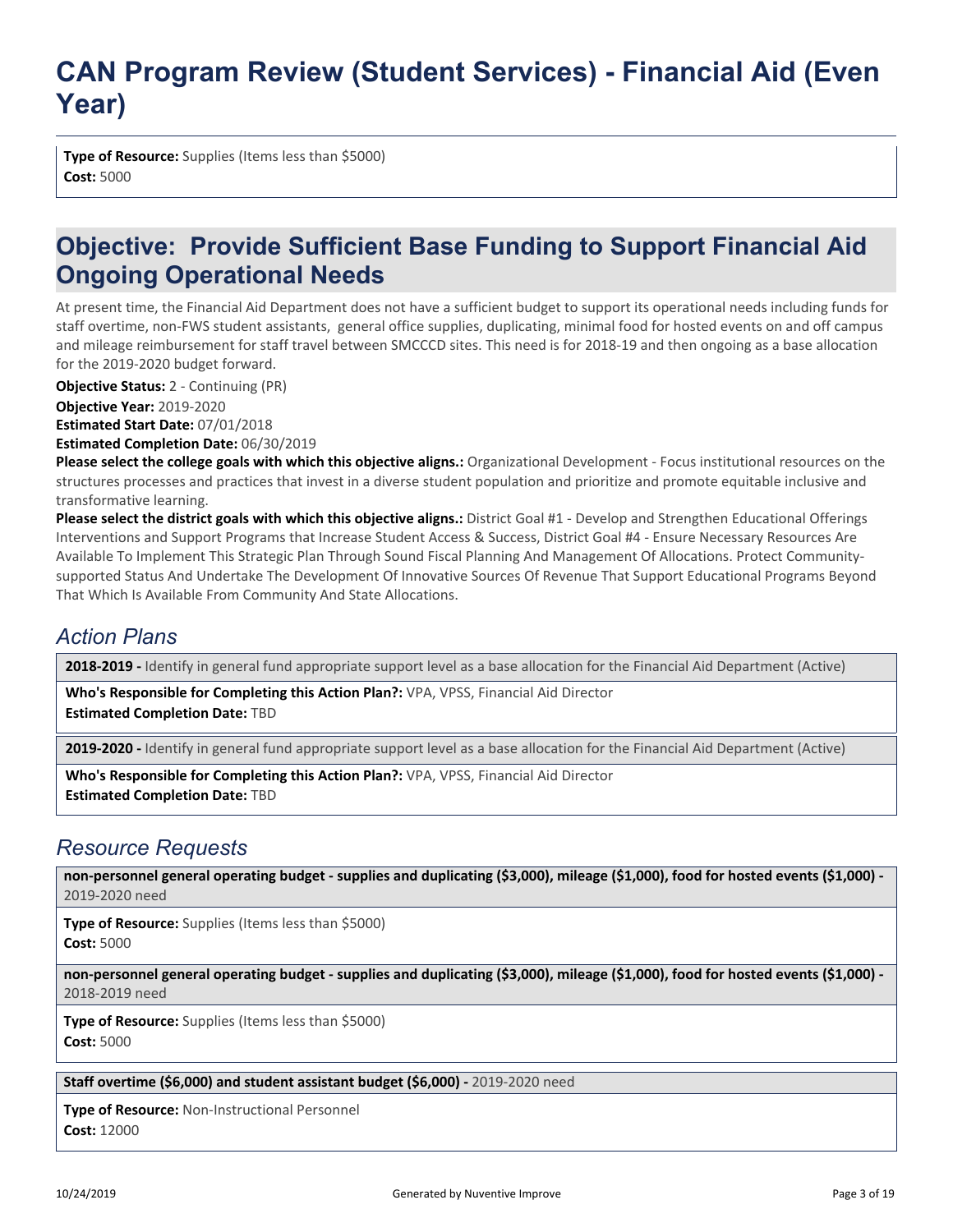**Staff overtime (\$6,000) and student assistant budget (\$6,000) annually - 2018-19 need** 

**Type of Resource:** Non-Instructional Personnel **Cost:** 12000

### **Objective: Increase funding to support ongoing financial aid staff develpment and traininig**

Provide access to regional, state and federal trainings to address ongoing training needs for compliance, program administration, professional growth and accountability.

**Objective Status:** 2 - Continuing (PR)

**Objective Year:** 2019-2020 **Estimated Start Date:** 07/01/2018

**Estimated Completion Date:** 06/30/2019

**Please select the college goals with which this objective aligns.:** Organizational Development - Focus institutional resources on the structures processes and practices that invest in a diverse student population and prioritize and promote equitable inclusive and transformative learning.

**Please select the district goals with which this objective aligns.:** District Goal #4 - Ensure Necessary Resources Are Available To Implement This Strategic Plan Through Sound Fiscal Planning And Management Of Allocations. Protect Community-supported Status And Undertake The Development Of Innovative Sources Of Revenue That Support Educational Programs Beyond That Which Is Available From Community And State Allocations.

#### *Action Plans*

**2018-2019 -** Provide base allocation for financial aid training needs as identified by Financial Aid Director for 2018-19. (Active)

**Who's Responsible for Completing this Action Plan?:** VPA, VPSS, Financial Aid Director **Estimated Completion Date:** TBD

**2019-2020 -** Provide base allocation for financial aid training needs as identified by Financial Aid Director for 2019-20 (Active)

**Who's Responsible for Completing this Action Plan?:** VPA, VPSS, Financial Aid Director **Estimated Completion Date:** TBD

#### *Resource Requests*

**Funds to send one or two staff to a variety of required trainings including CCCSFAAA, CASFAA, Ellucian, Federal Student Aid each year - 2018-2019 need. -** Staff will rotate attendance and trainings based on need and job duties.

**Type of Resource:** Professional Development **Cost:** 15000

**Funds to send one or two staff to a variety of required trainings including CCCSFAAA, CASFAA, Ellucian, Federal Student Aid each year - 2019-2020 need. -** Staff will rotate attendance and trainings based on need and job duties.

**Type of Resource:** Professional Development **Cost:** 15000

### **Objective: Expand Outreach Support and Coordination of Financial Aid\_1**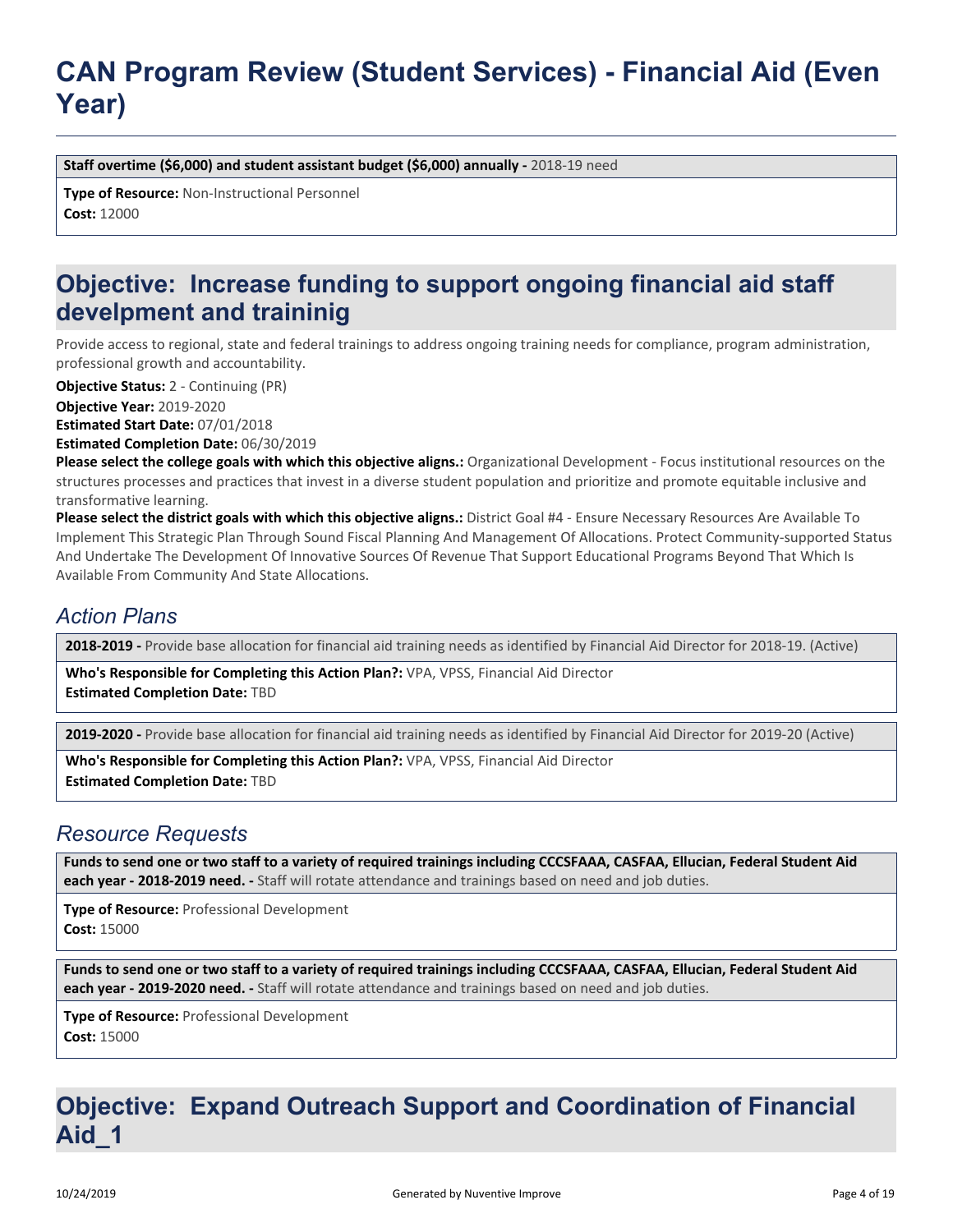To provide trained financial aid support to coordinate all outreach and in-reach efforts, provide case management with special populations including homeless youth, foster youth, Promise Program financial aid completion, etc. and coordination of scholarship program. Requires additional staffing - 1.0 FTE Program Services Coordinator for Financial Aid is being submitted. Seeking spring 2020 funding if possible due to retirement of current Director.

**Objective Status:** 2 - Continuing (PR)

**Objective Year:** 2019-2020, 2020-2021 **Estimated Start Date:** 01/01/2020

**Estimated Completion Date:** 06/30/2021

**Please select the college goals with which this objective aligns.:** Student Completion/Success - Provide educational and student services programs that highlight inclusivity, diversity, and equity in their mission to help students meet their unique educational goals and minimize logistical and financial barriers to success., Community Connections - Build and strengthen collaborative relationships and partnerships that support the needs of, reflect, and enrich our diverse and vibrant local community., Organizational Development - Focus institutional resources on the structures, processes, and practices that invest in a diverse student population and prioritize and promote equitable, inclusive, and transformative learning.

**Please select the district goals with which this objective aligns.:** District Goal #4 - Ensure Necessary Resources Are Available To Implement This Strategic Plan Through Sound Fiscal Planning And Management Of Allocations. Protect Community-supported Status And Undertake The Development Of Innovative Sources Of Revenue That Support Educational Programs Beyond That Which Is Available From Community And State Allocations.

### *Action Plans*

**2020-2021 -** Hire and train Financial Aid Program Services Coordinator to provide sufficient staffing to address increased need for coordination of services with special populations, scholarship program and all financial aid outreach efforts. (Active)

**Who's Responsible for Completing this Action Plan?:** VPSS, Director of Financial Aid Services and FA/Outreach teams **Estimated Completion Date:** TBD - dependent upon hiring of PSC or other identified financial aid staff that can take on the coordination of this work.

**Related Documents & Links:**

[1920 Staffing Request - FA PSC.docx](https://sanmateo.tracdat.com:443/tracdat/viewDocument?y=bXQtbw54Ys6W)

#### *Resource Requests*

**1.0 FTE Financial Aid Program Services Coordinator -** Hourly estimate included below if permanent staffing is not approved through annual position request and justification process.

Budgeted amount in this justification assumes short term hourly rate at \$25.05/hr x 7.5 hrs x 180 days max. No benefits. -----------------------------------------

Staffing needed to coordinate all financial aid outreach efforts (event staffing, presentations, scheduling, etc.); serve as a financial aid liaison for local area outreach and with special populations including Promise students, Homeless and Foster Youth, and Study Abroad; maintain all communications (website, social media, marketing materials), coordinate Cañada Scholarship Program and serve with Director in liaison capacity with Foundation, donors, etc.

**Status:** New Request - Active **Type of Resource:** Non-Instructional Personnel **Cost:** 33818 **One-Time or Recurring Cost?:** Recurring Cost **Division/Department Priority:** High Priority

### **Objective: Provide Sufficient Base Funding to Support Financial Aid Ongoing Operational Needs\_1**

The Financial Aid Department does not have a sufficient operational budget to cover staff overtime needs for late registration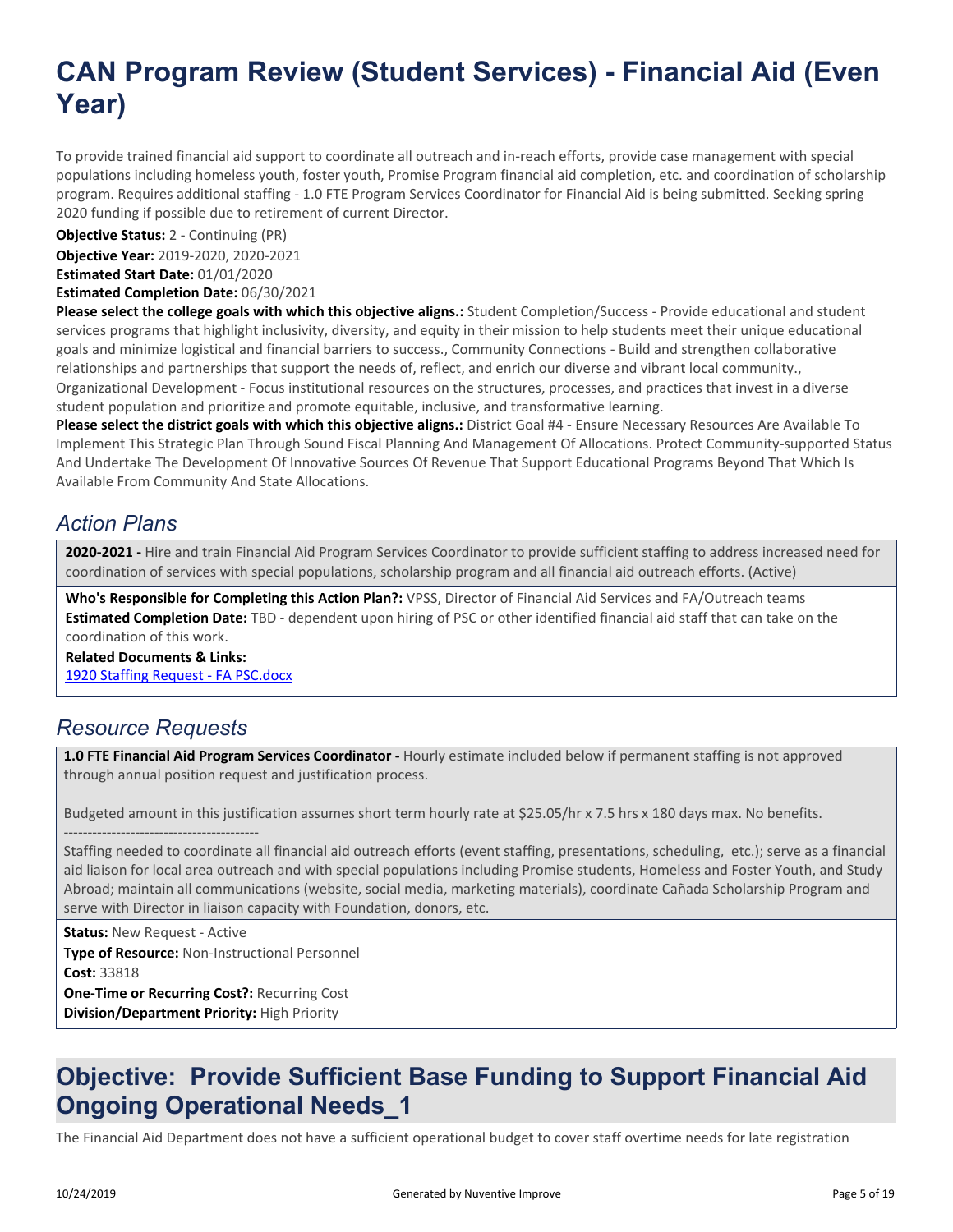extended hours and to staff the numerous requests for financial aid presentations and application workshops that come through Outreach. This need is for 2019-2020 and then ongoing as a base allocation for the 2020-2021 budget forward.

**Objective Status:** 2 - Continuing (PR)

**Objective Year:** 2019-2020, 2021-2022 **Estimated Start Date:** 01/01/2020

**Estimated Completion Date:** 06/30/2020

**Please select the college goals with which this objective aligns.:** Student Completion/Success - Provide educational and student services programs that highlight inclusivity, diversity, and equity in their mission to help students meet their unique educational goals and minimize logistical and financial barriers to success., Community Connections - Build and strengthen collaborative relationships and partnerships that support the needs of, reflect, and enrich our diverse and vibrant local community., Organizational Development - Focus institutional resources on the structures, processes, and practices that invest in a diverse student population and prioritize and promote equitable, inclusive, and transformative learning.

**Please select the district goals with which this objective aligns.:** District Goal #1 - Develop and Strengthen Educational Offerings, Interventions, and Support Programs that Increase Student Access & Success, District Goal #2 - Establish And Expand Relationships With School Districts, 4-year College Partners, And Community-based Organizations To Increase Higher Education Attainment In San Mateo County, District Goal #4 - Ensure Necessary Resources Are Available To Implement This Strategic Plan Through Sound Fiscal Planning And Management Of Allocations. Protect Community-supported Status And Undertake The Development Of Innovative Sources Of Revenue That Support Educational Programs Beyond That Which Is Available From Community And State Allocations.

### *Action Plans*

**2019-2020 -** Identify in general fund appropriate support level as a base allocation for the Financial Aid Department (Active)

**Who's Responsible for Completing this Action Plan?:** VPA, VPSS, Financial Aid Director **Estimated Completion Date:** TBD

**2020-2021 -** Identify in general fund appropriate support level as a base allocation for the Financial Aid Department (Active)

**Who's Responsible for Completing this Action Plan?:** VPA, VPSS, Financial Aid Director

**Estimated Completion Date:** TBD

#### *Resource Requests*

**Staff overtime (\$6,000) and student assistant budget (\$6,000) -** 2020-2021 need

**Status:** Continued Request - Active **Type of Resource:** Budget Augmentation **Cost:** 6000 **One-Time or Recurring Cost?:** Recurring Cost **Division/Department Priority:** High Priority

**Staff overtime (\$6,000) and student assistant budget (\$6,000) annually - 2019-2020 need** 

**Status:** Continued Request - Active **Type of Resource:** Budget Augmentation **Cost:** 6000 **One-Time or Recurring Cost?:** Recurring Cost **Division/Department Priority:** High Priority

### **Objective: Increase funding to support ongoing financial aid staff develpment and traininig\_1**

Provide access to regional, state and federal trainings to address ongoing training needs for compliance, program administration,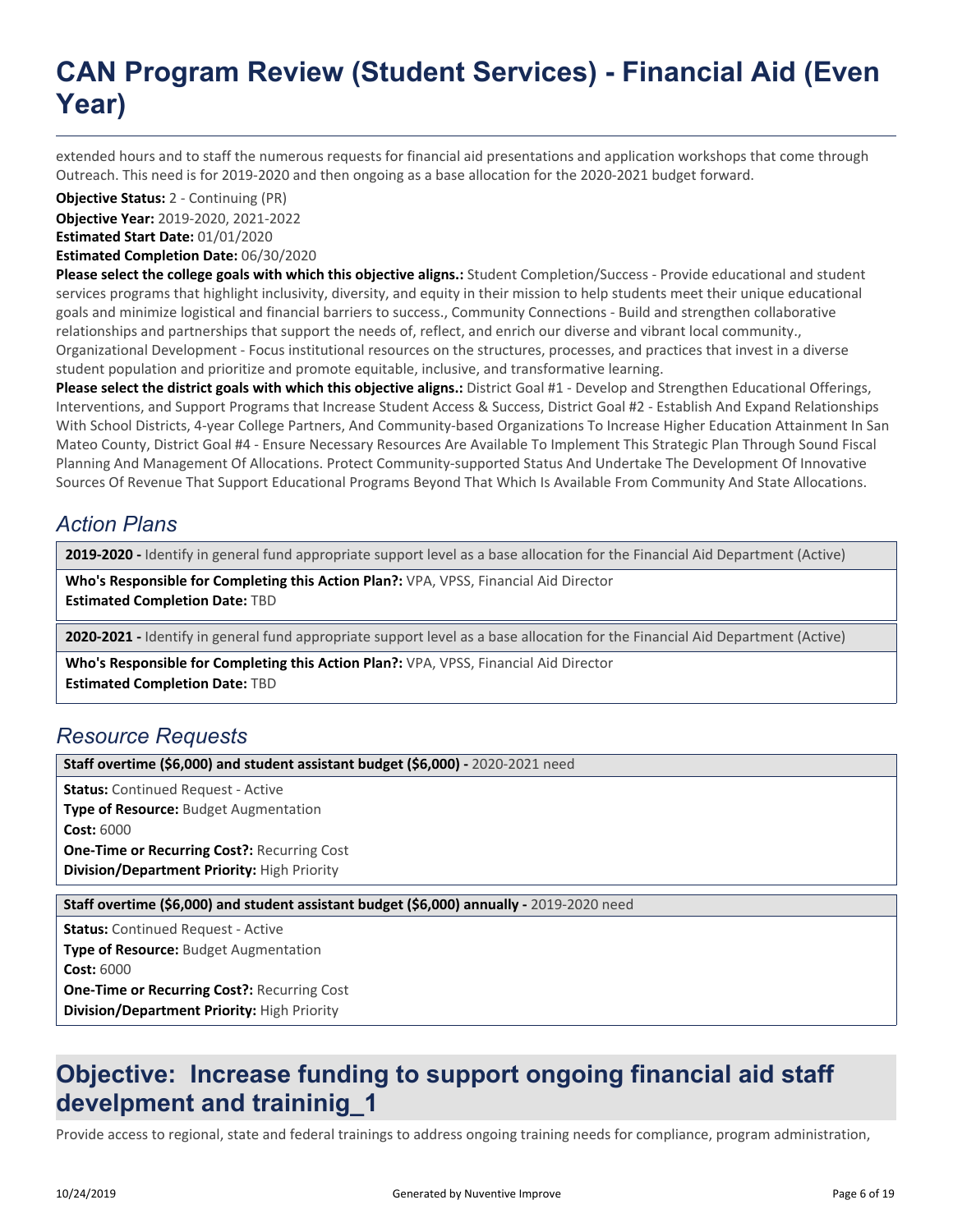professional growth and accountability.

**Objective Year:** 2019-2020, 2020-2021 **Estimated Start Date:** 07/01/2019 **Objective Status:** 2 - Continuing (PR)

**Estimated Completion Date:** 06/30/2020

**Please select the college goals with which this objective aligns.:** Organizational Development - Focus institutional resources on the structures, processes, and practices that invest in a diverse student population and prioritize and promote equitable, inclusive, and transformative learning.

**Please select the district goals with which this objective aligns.:** District Goal #4 - Ensure Necessary Resources Are Available To Implement This Strategic Plan Through Sound Fiscal Planning And Management Of Allocations. Protect Community-supported Status And Undertake The Development Of Innovative Sources Of Revenue That Support Educational Programs Beyond That Which Is Available From Community And State Allocations.

#### *Action Plans*

**2019-2020 -** Provide base allocation for financial aid training needs as identified by Financial Aid Director for 2019-2020. (Active)

**Who's Responsible for Completing this Action Plan?:** VPA, VPSS, Financial Aid Director

**Estimated Completion Date:** TBD

**Related Documents & Links:**

[Financial Aid Resourse Requests 1920 and 2021.xlsx](https://sanmateo.tracdat.com:443/tracdat/viewDocument?y=SCeQPXQt6lEZ) [Financial Aid Budget Needs 1819 and 1920.xlsx](https://sanmateo.tracdat.com:443/tracdat/viewDocument?y=tZvFhfN2mRYf)

**2020-2021 -** Provide base allocation for financial aid training needs as identified by Financial Aid Director for 2020-2021 (Active)

**Who's Responsible for Completing this Action Plan?:** VPA, VPSS, Financial Aid Director

**Estimated Completion Date:** TBD

**Related Documents & Links:**

[Financial Aid Resourse Requests 1920 and 2021.xlsx](https://sanmateo.tracdat.com:443/tracdat/viewDocument?y=SCeQPXQt6lEZ)

#### *Resource Requests*

**Funds to send one or two staff to a variety of required trainings including CCCSFAAA, CASFAA, Ellucian, Federal Student Aid each year - 2019-2020 need. -** Staff will rotate attendance and trainings based on need and job duties.

**Status:** Continued Request - Active **Type of Resource:** Professional Development **Cost:** 15000 **One-Time or Recurring Cost?:** Recurring Cost **Division/Department Priority:** High Priority

**Funds to send one or two staff to a variety of required trainings including CCCSFAAA, CASFAA, Ellucian, Federal Student Aid each year - 2020-2021 need. -** Staff will rotate attendance and trainings based on need and job duties.

**Status:** Continued Request - Active

**Type of Resource:** Professional Development **Cost:** 15000 **One-Time or Recurring Cost?:** Recurring Cost **Division/Department Priority:** High Priority

## **Objective: Hire full-time Financial Aid Assistant**

To provide much needed professional staffing at Financial Aid Department front service counter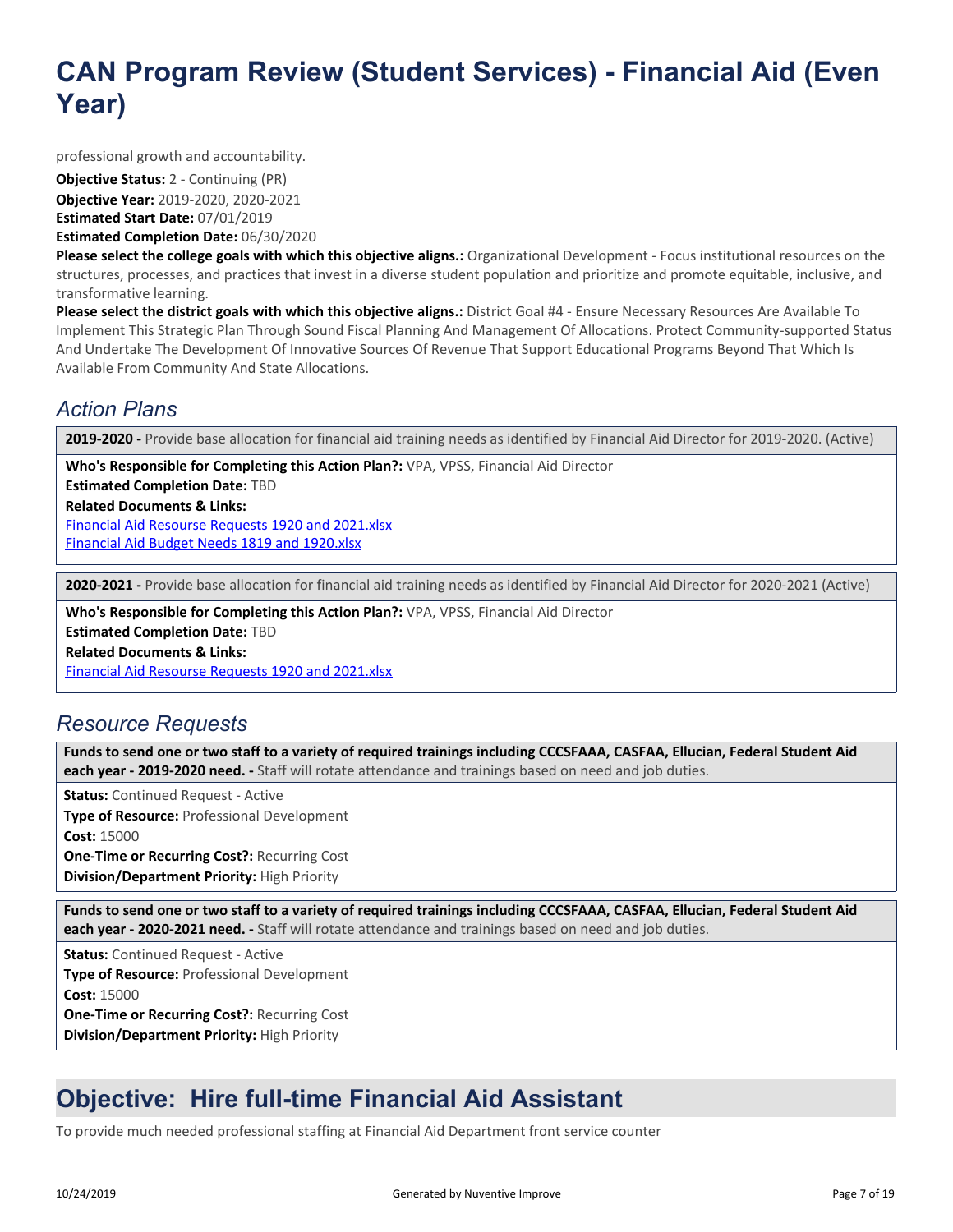**Objective Year:** 2019-2020, 2021-2022 **Estimated Start Date:** 07/01/2020 **Estimated Completion Date:** 07/01/2020 **Objective Status:** 2 - Continuing (PR)

**Please select the college goals with which this objective aligns.:** Student Completion/Success - Provide educational and student services programs that highlight inclusivity, diversity, and equity in their mission to help students meet their unique educational goals and minimize logistical and financial barriers to success., Community Connections - Build and strengthen collaborative relationships and partnerships that support the needs of, reflect, and enrich our diverse and vibrant local community., Organizational Development - Focus institutional resources on the structures, processes, and practices that invest in a diverse student population and prioritize and promote equitable, inclusive, and transformative learning.

**Please select the district goals with which this objective aligns.:** District Goal #1 - Develop and Strengthen Educational Offerings, Interventions, and Support Programs that Increase Student Access & Success, District Goal #2 - Establish And Expand Relationships With School Districts, 4-year College Partners, And Community-based Organizations To Increase Higher Education Attainment In San Mateo County, District Goal #4 - Ensure Necessary Resources Are Available To Implement This Strategic Plan Through Sound Fiscal Planning And Management Of Allocations. Protect Community-supported Status And Undertake The Development Of Innovative Sources Of Revenue That Support Educational Programs Beyond That Which Is Available From Community And State Allocations.

### *Action Plans*

**2020-2021 -** 2020-2021 Hire and train Financial Aid Assistant to provide professional consistent student support in high need student facing service counter. (Active)

**Who's Responsible for Completing this Action Plan?:** Director of Financial Aid Services (hiring pending funding) and Financial Aid Technical Support Specialist and Technicians (training).

**Estimated Completion Date:** TBD - depend on funding

**Related Documents & Links:**

[1920 Staffing Request-FA Asst.docx](https://sanmateo.tracdat.com:443/tracdat/viewDocument?y=kbkNXfTa23x3)

### *Resource Requests*

**1.0 FTE Financial Aid Assistant Hourly -** 1.0 FTE Financial Aid Assistant Hourly estimate included below if permanent staffing is not approved through annual position request and justification process.

Budgeted amount in this justification assumes short term hourly rate at \$22.34/hr x 7.5 hrs x 180 days max. No benefits.

----------------------------------------- We do not have department staffing to provide professional staffing at our front counter. We have relied on student staffing for several years with short-term funds approved in different years with no resolution to create a permanent staff presence at this high volume student facing location.

**Status:** Continued Request - Active **Type of Resource:** Non-Instructional Personnel **Cost:** 30159 **One-Time or Recurring Cost?:** Recurring Cost **Division/Department Priority:** High Priority

## **Objective: Install new interior office walls for front office**

Need to reconfigure and install new interior walls similar to those used for Promise Program Office to create one or two acoustically separated work spaces in front office. Current staff member's work station lacks privacy and quiet needed to be able to concentrate on work or meet one on one with students.

**Objective Year:** 2020-2021 **Objective Status:** 1 - New (PR)